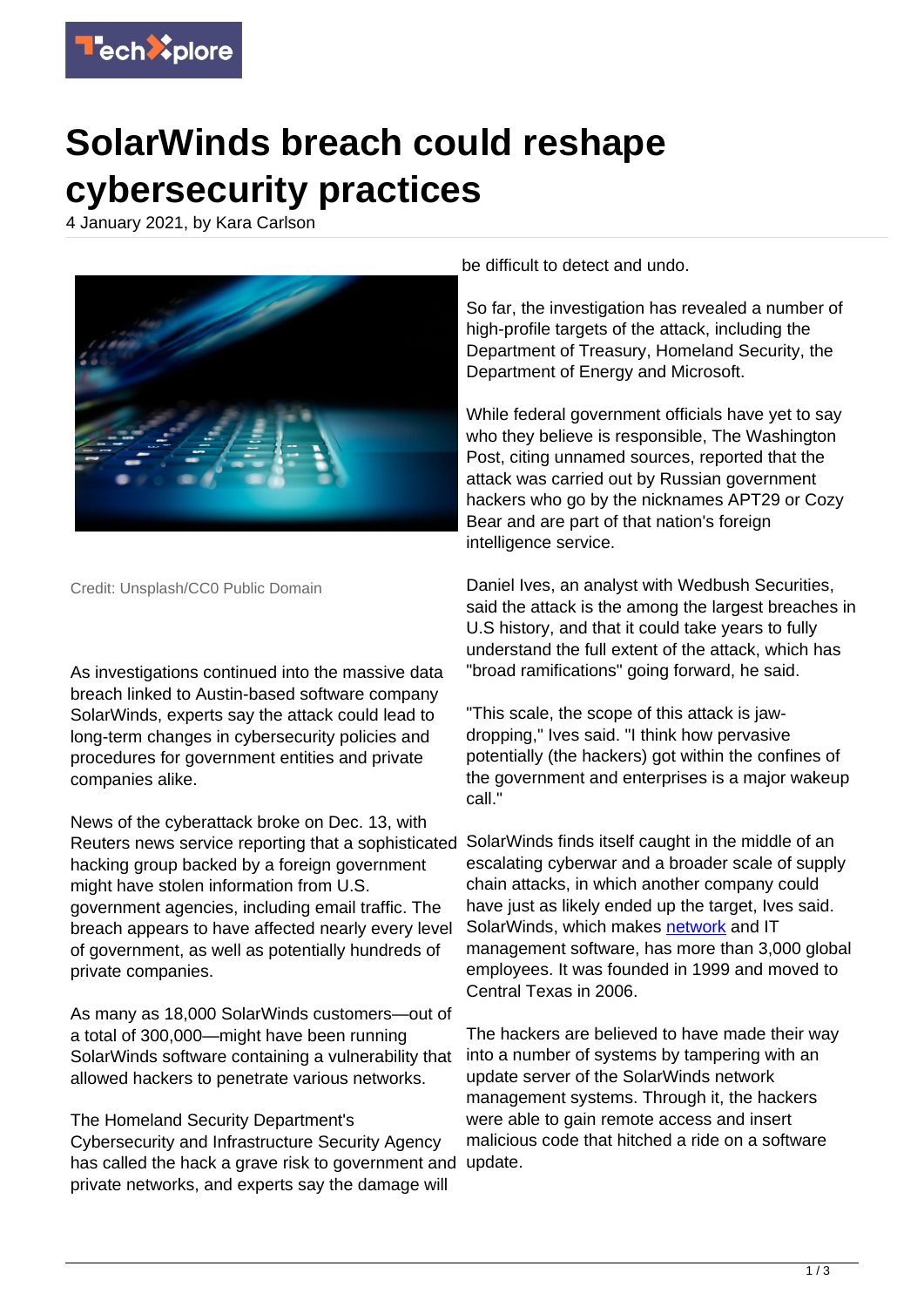

SolarWinds has released a number of software updates to patch the problem. Reuters also reported a possible second breach around the same time in the SolarWinds system, which also has since been patched.

In a written statement, the company said it is working closely with federal law enforcement and intelligence agencies to investigate the attack and whether it was backed by a [foreign government.](https://techxplore.com/tags/foreign+government/) The company said it is also working with third-party cybersecurity experts.

"We are solely focused on helping the industry and **'Like bed bugs'** our customers understand and mitigate this attack, and quickly released hotfix updates to customers that we believe will close the vulnerability. While our investigation is ongoing, we are committed to being transparent with our customers and will continue taking all appropriate steps to protect them," the company said.

## **Widespread implications**

The attack could have widespread implications for the cybersecurity industry at large, as companies and the government have become increasingly reliant on online and cloud systems. Gartner, an organization that researches technology industry trends, predicted cybersecurity spending would reach about \$123.8 billion this year.

Ives said the number of cyberattacks are growing, as is their level of sophistication.

"It speaks to a cyberwar, cyberespionage, that's been going on for a number of years but it's continuing to get ratcheted up," Ives said.

Ives said this particular breach is a concern for both the amount of time it might have gone undetected and its pervasiveness. It's a "nightmare situation," he said.

"SolarWinds was the target of this attack. The next attack it could be another software," Ives said. " As much as this is a black eye for the industry, I think it's more the fear of what this means in terms of a supply chain attack, going through the front door versus the back door."

Ives said he also thinks SolarWinds has the ability to bounce back and recover its reputation after the attack. He said the company has worked fast and been transparent throughout the aftermath of the attack.

"This is going to be a chapter in history in terms of the supply chain book," Ives said. "But SolarWinds didn't get to where they are today by not being aggressive and a global brand in terms of IT management software. It's a dark chapter, but it's how they navigate that chapter."

Cybersecurity experts said it's not possible to fully know yet if all the hackers' access points have been removed from the systems they breached, on both the government and business level.

"It's a little bit like bed bugs," said David Springer, an Austin-based lawyer for Bracewell LLP who specializes in securities litigation including cybersecurity counseling and policy. "You can do a lot to try to eradicate them, but sometimes the problem gets so bad, and they're just so into everything you kind of have to just burn your mattress. And that's kind of where we find ourselves here."

Springer said it has become clear that once in these systems, the hackers moved around the network and breached a number of systems.

"Fixing SolarWinds is preventing another attack to get in that way, but it doesn't do anything to take the hackers off the network. They're already there, and now have enabled multiple other entry and exit points," Springer said.

Springer said the breach has renewed conversations about cybersecurity and better steps for transparency, security and securing networks. That includes supply chain security and making sure that when the government or large corporations acquire software or updates, there is increased transparency about what's in that software package, and having the ability to audit what's in there to ensure it hasn't been altered, he said. There's also a renewed focus on internal